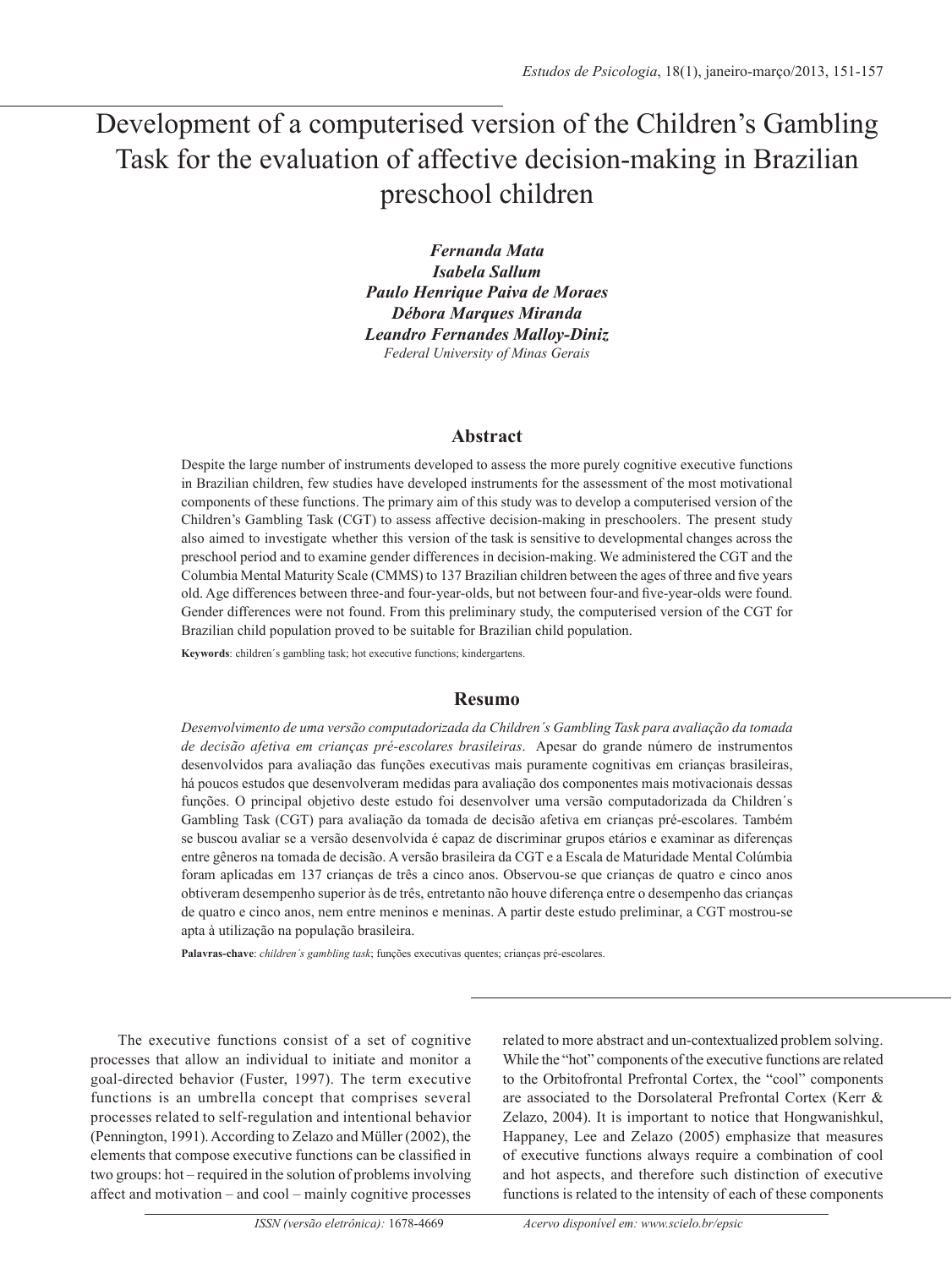in a given task. As highlighted by Hongwanishkul et al. (2005), the classification of the executive functions proposed by Zelazo and Müller (2002) and the current interest in the hot components of those functions can contribute to elucidate the role of the mainly affective and motivational aspects and the more purely cognitive ones in different developmental disorders. It is known that several disorders with an onset in childhood (e.g. autism, attention deficit hyperactivity disorder, oppositional defiant disorder, etc.) are characterized by deficits in executive functions (Johnson, 2012). However, it is unlikely that the same components of the executive functions are impaired in the various disorders (Schoemaker et al., 2012). Schoemaker and collegues (2012), for example, found that preschool children diagnosed with Attention Deficit Hyperactivity Disorder (ADHD) presented deficits in the purely cognitive inhibitory control, while preschoolers with Oppositional Defiant Disorder (ODD) presented more difficulties in tasks of inhibitory control that involved motivational contents, that is, hot components of executive functions.

Among the mainly hot executive functions, affective decision-making – decision about events with significant emotional consequences, in the other words, decisions that have gain and loss consequences – has received special attention (Kerr & Zelazo, 2004). The emotional nature and not solely dependent on logical reasoning of decision-making allows its emergency early on in the development, and is thus an adaptive ability. Since preschool years, kids already face decisions that involve considering future circumstances (Garon & Moore, 2007). When a child has to decide between sharing a snack with a colleague in order to strengthen the bonds of friendship in the long-run or enjoy the whole snack by himself/herself, for example, he/she must already weigh the consequences fraught with emotional meanings in long-term of his/her actions. The development of the ability of decision-making still in preschool years allows the possibility of children to interact in their environment with greater independence and being able to interpret and make decisions without the constant help of caregivers.

The Iowa Gambling Task (IGT) (Bechara, Damasio, Damasio & Anderson, 1994) is one of the most used instruments to evaluate affective decision-making in adolescents and adults worldwide (Mata et al., 2011). In this task, the examinee is given a credit of \$2.000,00 (play money) that must be gambled throughout a set of a hundred choices among four decks (A, B, C and D). The participants are instructed to try to accumulate the biggest amount of money possible. The 'A' and 'B' decks are considered disadvantageous in the long-run since choosing more cards from those decks result in an negative financial balance at the end of the task, while the decks 'C' and 'D' are considered advantageous in the long-run. Cards from the 'A' and 'B' decks provide rewards twice as large as the cards from the 'C' and 'D' decks; however, they present unpredictable and variable losses, which are comparatively much larger than the losses presented on the advantageous decks. The initial studies from Bechara and colleagues (1994) showed that while healthy individuals develop a preference for the 'C' and 'D' decks throughout the task, patients with lesions in the ventromedial prefrontal cortex select more cards from the 'A' and 'B' decks,

which implies in a negative balance at the ending of the task, despite the large immediate gains provided by these decks. Since these initial researches, several studies have investigated affective decision-making in childhood and adolescence and shown the development of this ability since the first years of life through tasks adapted from the IGT (Mata et al., 2011).

Kerr and Zelazo (2004) developed a simpler version of the IGT, the Children's Gambling Task (CGT), in order to evaluate affective decision-making in preschool children. In the CGT, two decks are used instead of four and the rewards are M&Ms candies instead of play money. The gains and losses are represented in the cards by happy and sad faces, respectively. As the version of the paradigm developed for the evaluation of adults, the disadvantageous deck provides twice the candies provided by the advantageous deck, however, the losses can be much higher, so a larger number of choices in this deck results in a negative balance at the ending of the task. Spite of offering only one candy for each card, the advantageous deck presents less losses, and thus larger choices in this deck imply in a positive balance at the ending of the task. Three-year-olds children present a significantly lower performance in this task in comparison to four and five-year-olds (Gao, Wei, Bai, Lin, & Li, 2009; Hongwanishkul et al., 2005; Kerr & Zelazo, 2004). Kerr and Zelazo (2004) observed that the preference of younger children for choosing cards from the disadvantageous deck throughout the task resembles the performance of patients with orbitofrontal and amygdala lesions in the IGT (Bechara et al., 1994) and, therefore, they also seem to present, at some extent, what has been called "myopia for the future" (Damasio, 1994). Garon and Moore (2007) found that the performance on a task adapted from the IGT was associated to negative affectivity in four-year-olds, and children who were more easily frustrated and had difficulties regulating emotions chose more cards from the deck with higher immediate gains.

The gender differences in the performance of the IGT are well established, as shown in a recent critical review by van den Bos, Homberg and Visser (2012) on the topic. When the whole 100 choices of the task are considered, the scores distributions of men and women are strongly overlapped, although the male scores are slightly skewed to the right. The review indicates, however, that the pattern of performance is different for each gender. While men exhibit a preference for either the advantageous or the disadvantageous deck already in the initial blocks, women only consolidate this preference in the final blocks of the task. However, there are inconsistencies in the findings of studies investigating gender differences in the performance of tasks adapted from the IGT for children and adolescents. Overman and colleagues (2004) investigated gender differences in the reversal learning task, known to be dependent on the integrity of the orbitofrontal cortex, in small children, adolescents and adults. In this task that aims to assess reversal learning, the participants are initially instructed to learn how to discriminate two objects, one of them provides food as a reward and the other doesn't. Furthermore, a compliment is given for each correct answer. Thereafter, the contingency of reinforcement is inverted and the participants must learn the new contingency. This ability appears first in boys (Overman,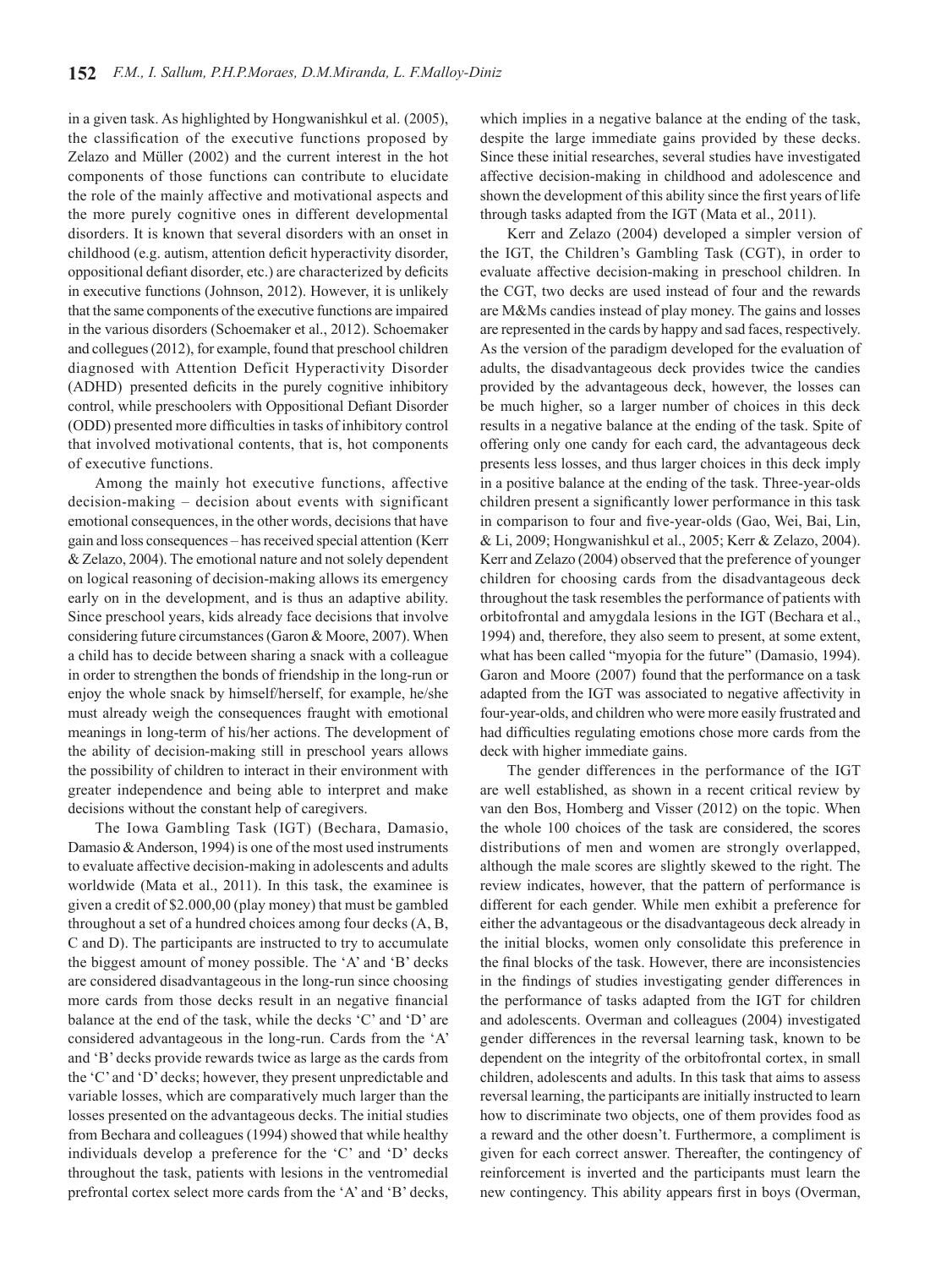2004). The superiority of boys in the first years of life in the reversal learning task is in line with studies that indicate better performance of male children and adolescents in affective decision-making tasks (Blair, Colledge, & Mitchell, 2001; Crone, Bunge, Latenstein, & Van Der Molen, 2005; Gao et al., 2009; Kerr & Zelazo, 2004), which are also dependent on the orbitofrontal cortex. Other studies, however, indicate female superiority in affective decisions making tasks (Garon & Moore, 2004; Heilman, Miu, & Benga, 2009; Hooper, Luciana, Conklin, & Yarger, 2004). Although there are several initiatives in Brazil in terms of developing instruments to assess cool executive functions (e.g. Natale, Teodoro, Barreto, & Haase, 2008), such actions do not address the development of measures to evaluate the hot components of executive functions. It is important to notice that the authors of the present study are unaware of studies that investigate the development of affective decisionmaking in Brazilian preschool children. Within this context, the main goal of this study is to develop a computerised version of the CGT for the evaluation of these children. Secondly, the research attempts to evaluate if the computerised version of the task is capable to identify the age differences previously reported by Kerr and Zelazo (2004). Finally, the possible differences between boys and girls in the performance of the Brazilian version of the task were also investigated.

## **Methods**

#### *Participants*

The sample of the present study is composed by 137 children between the ages of 3 and 5 years old. There were 37 children aged 3 years old (mean age = 44. 05 months, *SD* = 2.581; 19 boys, 21 from private kindergartens), 50 children aged 4 years old (mean age = 53.64 months, *SD* = 3.515; 29 boys, 25 from private kindergartens) e 50 children aged 5 years old (mean age =  $65.24$  months,  $SD = 3.36$ ; 29 boys, 25 from private kindergartens) from four public and three private kindergartens of Belo Horizonte – Minas Gerais – Brazil.

#### *Instruments*

The instruments used in the present cross-sectional study are the following:

*Children´s Gambling Task-Br (CGT-Br).* Affective decisionmaking was evaluated by the Brazilian version of the Children´s Gambling Task. The differences between the original version of the task (Kerr & Zelazo, 2004) and the Brazilian version lie in its application. The original version of the task is applied manually, while the Brazilian version was developed in Delphi (7th Version) and is compatible with Windows software and thus, its application is computerised. The Children´s Gambling Task-Br (figure 1) consists in two decks with 53 cards each and a box placed between them representing the 10 ml cylinder that contains the candies in the original version. One of the decks has its back covered by diagonal lines, while the back of the other deck is covered by horizontal and vertical lines. The front of the cards from both decks is divided in two parts, an upper one and a bottom one.



Example of a card from the disadvantageous deck. Example of a card from the disadvantageous deck.

 In this task, the examinee first sees the reward of his choice and then verifies if there are any losses. Thus, the upper part of the cards presents happy faces (gains) right when the child selects the desired deck, while the bottom part is covered by a virtual post-it. The examiner must click this post-it to reveal possible sad faces on the bottom part of the card, which simulates the procedure performed by Kerr and Zelazo (2004). The deck with the vertical and horizontal lines in the back contains cards that always provide one reward, represented by one happy yellow face, while the number of losses, represented by sad red faces, is always zero or one. The deck with the diagonal lines in the back, on the other hand, contains cards that always provide two rewards and losses of zero, four, five or six candies. Thus, the deck with diagonal lines is disadvantageous in the long-run, while the deck with vertical and horizontal lines is advantageous. The order of the cards in each deck is the same as the one formulated by Kerr and Zelazo (2004), as shown in figure 2.

The rewards used in the task are M&Ms candies, the same used in the original task (Kerr & Zelazo, 2004). When children received the rewards, the examiner would take the amount of candies won from an M&Ms box and put them next to the child, on the table where the computer was placed. Furthermore, virtual candies were added to the cylinder in the computer screen placed between the two decks to force children to focus on the candies gained. When children lost the rewards, the candies were removed from the table and placed back in the M&Ms box. Besides, virtual candies were also removed from the cylinder in the computer screen.

The procedure and instructions for the task were also based in Kerr and Zelazo (2004). The child initially received a candy to get motivated to do the task and then would go through six demonstration trials, in which the examiner would choose three cards from each deck and show the child the gains and losses from each choice. Thereafter, the task trials would start, and the child would receive an initial amount of 10 M&Ms candies (also represented as virtual candies in the cylinder in the computer screen) and would have to make 50 choices between the two decks. Those choices were then divided into five blocks of 10 choices each, and each block comprised 10 consecutive choices. At the ending of the task, the child was asked about what was the best deck and why, and received a package of M&Ms candies. For the statistical analyses, the proportion of advantageous choices minus the number of advantageous choices made on the 50 trials was used as the dependent variable.

*Columbia Mental Maturity Scale (CMMS).* The general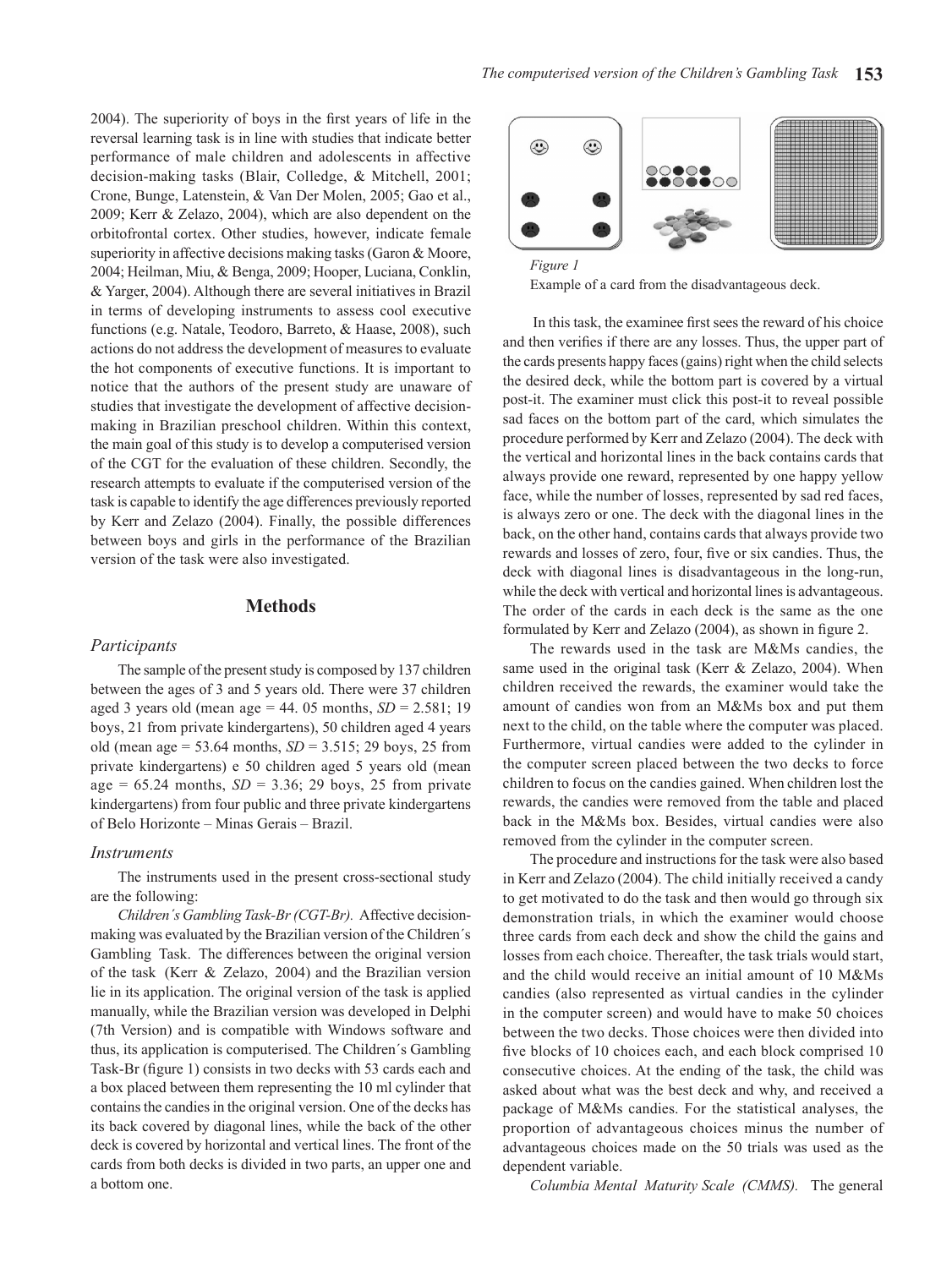| Card n.                |              |  |  |  |  | 9 10 |  | 14 | <b>15</b> | 16 17 | 18 |          | 19   20   21   22 |  | 23. | 24 25 |  | 26   27   28   29   30   31   32   33   1 |    |  |  |  |  |          |  |  |  |  | 34   35   36   37   38   39   40   41   42   43   44   45   46   47   48   49   50 |  |
|------------------------|--------------|--|--|--|--|------|--|----|-----------|-------|----|----------|-------------------|--|-----|-------|--|-------------------------------------------|----|--|--|--|--|----------|--|--|--|--|------------------------------------------------------------------------------------|--|
| <b>Disadvantageous</b> | 01           |  |  |  |  |      |  |    |           |       |    | $\Omega$ |                   |  |     |       |  |                                           | ΩI |  |  |  |  | $\Omega$ |  |  |  |  |                                                                                    |  |
| <b>Decks</b>           |              |  |  |  |  |      |  |    |           |       |    |          |                   |  |     |       |  |                                           |    |  |  |  |  |          |  |  |  |  |                                                                                    |  |
| <b>Advantageous</b>    | $\mathbf{O}$ |  |  |  |  |      |  |    |           |       |    | $\Omega$ |                   |  |     |       |  |                                           |    |  |  |  |  |          |  |  |  |  |                                                                                    |  |
| <b>Decks</b>           |              |  |  |  |  |      |  |    |           |       |    |          |                   |  |     |       |  |                                           |    |  |  |  |  |          |  |  |  |  |                                                                                    |  |

*Figure 2*

Output of each card from the disadvantageous and the advantageous deck.

intellectual ability was measured by the Columbia Mental Maturity Scale (Burgemeister, Blum, & Lorge, 1954). The CMMS is a measure of non-verbal cognition suitable for the evaluation of children between the ages three years and six months and nine years and 11 months. The test includes 92 items organized in eight age levels (A,B,C,D,E,F,G and H), from which each child performs the segment of the test according to his or her chronological age. Therefore, depending on the level of the child, 55 to 66 items are presented. Each item consists in a group of three to five concrete or abstract figures presented on a 6x9 inches card. For every item, the child is instructed to point to the only figure that is not related to the other ones. Since the number of items is different for each child, the raw scores were transformed in z-scores relative to the distribution of the children, considering their ages by 6 to 6 months. As the dependent variable, z-scores were calculated for each age level of the CMMS. Nine children, five three year-olds (three girls), three four-year-olds, (two girls) and one five-yearold girl, were excluded because they couldn't understand the examples. These children are not part of the 137 children who participated in the present study.

### *Procedures*

An informed consent term was sent to the parents of children aged three years and six months to five years and 11 months with the help of school's teachers and coordinators from four private and three public kindergartens contacted by the researchers. After the parents authorized their children to participate, kids were individually evaluated using the Columbia Mental Maturity Scale (CMMS) and the Children's Gambling Task-Br (CGT-Br) in a silent room in their schools by a psychologist and a Psychology undergraduate student properly trained. Half of the children were first evaluated with the CMMS, while the other half started the session with the CGT-Br. Children were allowed to make a small pause between the two tasks. The present study was approved by the Research Ethics Committee of the Federal University of Minas Gerais (ETIC 511-09-UFMG), Belo Horizonte, Minas Gerais - Brazil.

#### *Statistical analysis*

The data were analyzed using SPSS for Windows 17.0. In order to test the interaction between performance on the CGT, age and sex, a mixed model analysis of variance (ANOVA) was used. T-tests were used to compare mean values for each age group and blocks to the expected mean values based on random responding (i.e., 0). The Binomial Theorem was used to investigate the individual performance of the children.

# **Results**

The data were analyzed as proposed by Kerr and Zelazo (2004). The dependent variable used was whether the children made an advantageous or disadvantageous choice for each trial. The fifty choices made throughout the task were divided in five blocks of ten cards each. The proportion of advantageous choices minus disadvantageous choices was calculated for each block of the task; positive scores represent a higher number of advantageous choices, while negative scores reveal a larger number of disadvantageous choices. Table 1 presents descriptive values of the performance in the CGT-Br considering the different age groups.

#### Table 1

*Descriptive Statistics of the Scores of the Number of Advantageous Choices Minus Number of Disadvantageous Choices in the CGT by Age Groups.*

| $CGT(A-D)$    | 3 year-olds<br>$(n=37)$ | 4 year-olds<br>$(n = 50)$ | 5 year-olds<br>$(n = 50)$ |
|---------------|-------------------------|---------------------------|---------------------------|
| Mean          | $-1.30$                 | 5.12                      | 6.36                      |
| SD            | 7.50                    | 7.68                      | 9.16                      |
| Median        | $\theta$                | $\overline{2}$            | $\overline{4}$            |
| Minimum Value | $-24$                   | $-10$                     | $-18$                     |
| Maximum Value | 18                      | 26                        | 26                        |

In order to analyze differences in scores, a 3 (age: 3 vs. 4 vs. 5 years) X 2 (sex: male vs. Female) X 5 (blocks: 1-5) mixed model ANOVA was used. A significant main effect of age *F*(2, 131) = 9.889,  $p < 0.001$ , and block,  $F(4.524) = 8.762$ ,  $p <$ 0.001, was found, which shows that, independently from other variables, the performance on CGT-Br is associated with age, and the number of advantageous choices minus disadvantageous choices differs among the blocks of the task. There was also a significant interaction between age and block  $F(8, 524) =$ 4.211, *p* < 0.001 (using Greenhouse-Geisser correction). This indicates that the performance among distinct blocks of the task differed according to the age of the child. No other significant interactions were found.

Tests of simple effects indicated that scores increased across the blocks of the task for children aged four,  $F(4, 196) = 8.64$ ,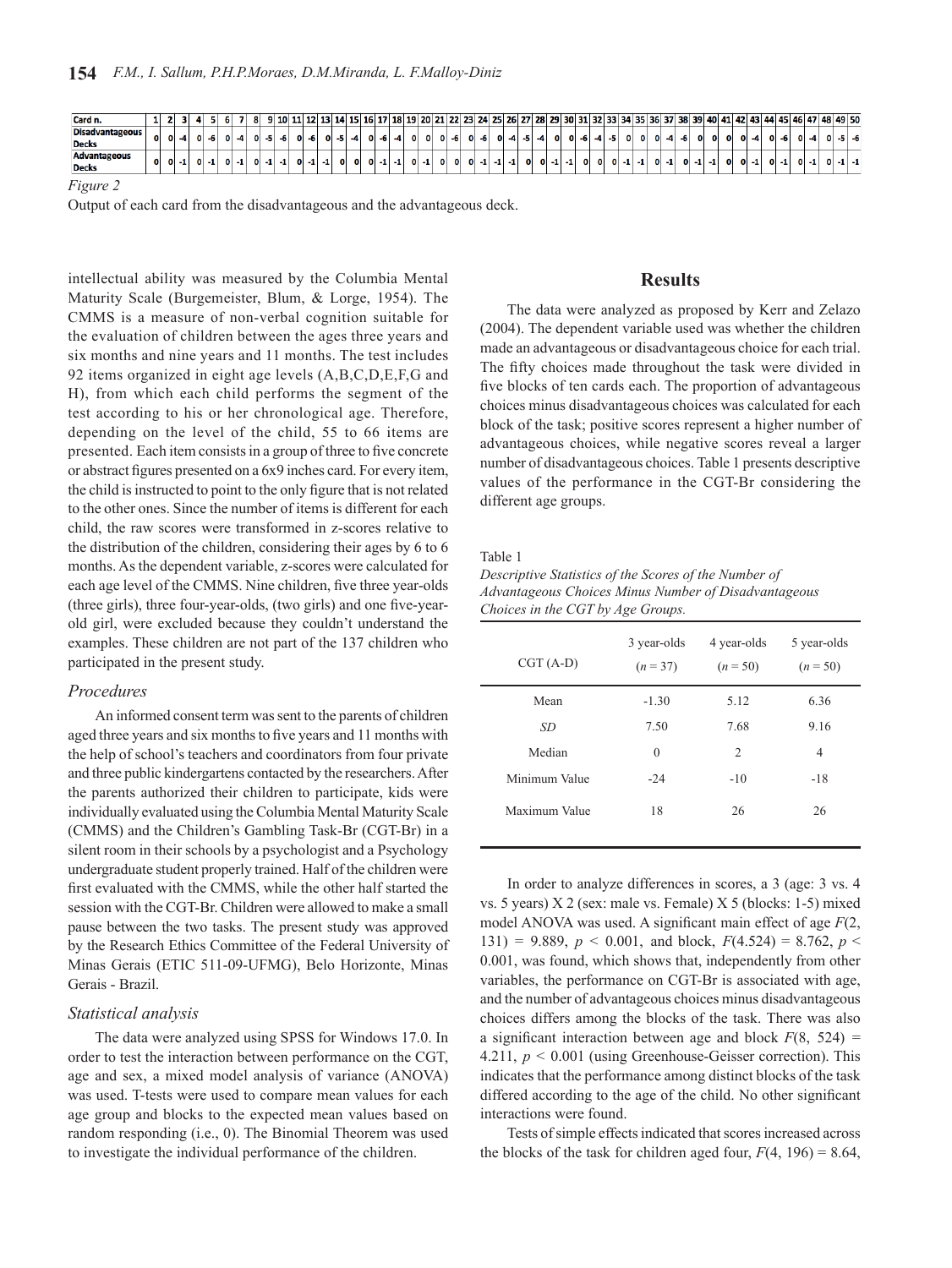$p < 0.001$ , and five years old,  $F(4, 196) = 8.31$ ,  $p < 0.001$ , but not for children aged three years old,  $F(4, 144) = 1.97$ ,  $p =$ 0.113. Five-year-olds made more advantageous choices than three-year-olds only on the fifth block of the task,  $F(1, 85)$  = 20.88,  $p < 0.001$ . In order to control for the probability of a type I error due to the effect of multiple tests, a Bonferroni correction for five tests  $(0.05/15 = 0.003)$  was used, and a significance cut-off of *p* < 0.003 was adopted. Four-year-olds made more advantageous choices than three-year-olds in the fourth and fifth blocks of the task,  $F(1, 85) = 9.13$ ,  $p < 0.003$ ,  $F(1, 85) =$ 20.46,  $p < 0.001$ , respectively. In contrast, four and five-yearold children performed similarly in all the blocks. Means and standard deviations for each block according to different age groups are presented in Figure 3.



*Figure 3*

*Figure 3* minus the proportion of disadvantageous choices by age and blocks of 10 consecutive choices. Mean (and standard error) of the proportion of advantageous choices

The *t*-distribution was used to compare the mean scores for each block and age group to the expected mean values based on the random response (i.e., 0). The scores of three-year-olds did not differ from chance. Mean scores from four-year-olds were significantly higher than expected by chance on the fourth, *t*(49)  $= 4.18, p < 0.001,$  and fifth blocks,  $t(49) = 4.55, p < 0.001$ . For five-year-olds, the mean scores were significantly higher than expected by chance in the third,  $t(49) = 2.69$ ,  $p < 0.01$ , fourth,  $t(49) = 4.16$ ,  $p < 0.001$ , and fifth blocks,  $t(49) = 4.59$ , *p*  $< 0.001$ , on the CGT-Br.

The individual performance of the children was also investigated. The Binomial Theorem was used to verify if each of the children made more advantageous or disadvantageous choices across the blocks of the task than it would be expected by a random response based on an alpha of 0.05 (i.e., 32 or more choices). Among three-year-olds, one boy and two girls made significantly larger disadvantageous choices than it would be expected by chance, while two girls made significantly more advantageous choices. In the four-year-olds group, none did more disadvantageous choices, while seven of them (five boys) made more advantageous choices. Among five-year-olds, two of them (one boy) made significantly more disadvantageous choices, while fourteen of them made more advantageous choices (eight boys).

## **Discussion**

The present study sought to elaborate a computerised version of the Children´s Gambling Task in order to evaluate the development of affective decision-making in preschool years. To our knowledge, there is no similar task developed in Brazil to evaluate decision-making in preschoolers. The use of computerised tasks not only facilitates data recording, but also standardizes the application and minimizes factors related to the examiner that may in some way influence the child's performance (Tien et al., 1996). In this study, besides the virtual candies added and removed from the cylinder placed on the computer screen, the kids earned and lost M&Ms candies during the task according to the happy and sad faces present in each of the cards chosen. Future studies must evaluate if the computerised version of the tasks accompanied only by virtual rewards would be also able to distinct the different age groups.

The findings of this study indicated that the computerised version of the Children's Gambling Task was capable of distinguishing age differences found in previous studies (Hongwanishkul et al., 2005; Kerr & Zelazo, 2004). Fouryear-olds children performed significantly better than expected by chance in blocks 4 and 5 of the task, and five-year-olds performed significantly better than expected in blocks 3, 4 and 5. Conversely, the performance of three-year-olds did not differ from what would be expected by chance in any of the blocks. It is important to notice that the difference between the age groups appears to be due to the difference between children who developed a preference for the advantageous deck and those who made random choices throughout the task. The performance of Brazilian children aged four and five years was similar to that of children of the same age evaluated in previous studies (Gao et al., 2009; Hongwanishkul et al., 2005; Kerr & Zelazo, 2004). Similar to the study carried out by Kerr and Zelazo (2004), analysis of individual performance showed that there is great variability in the performance of children in CGT-Br in each of the age groups. Future studies should investigate whether measures of cool executive function, such as working memory, can explain the variability in performance in the CGT.

The development of affective decision making in the first five years of life can be interpreted through the development of neural systems related to the orbitofrontal cortex (Kerr & Zelazo, 2004). It is also worth noting that the findings of Garon and Moore (2004) showed improved performance on a task slightly more complex than the CGT until the age of six years. The superior performance of children aged four and five years old in the task of the present study can also be interpreted considering the development of cool components of executive functions, such as working memory and inhibitory control, as well as other predominantly hot executive functions, like reversal learning, which are important to the performance in the CGT (Hongwanishkul et al., 2005; Toplak, Sorge, Benoit, West, & Stanovich, 2010) and follow a similar pattern to the development of affective decision-making (Garon & Moore, 2007; Hongwanishkul et al., 2005; Overman, 2004). Thus, the superior performance of children aged four and five years in the CGT can be explained by a better ability of these children to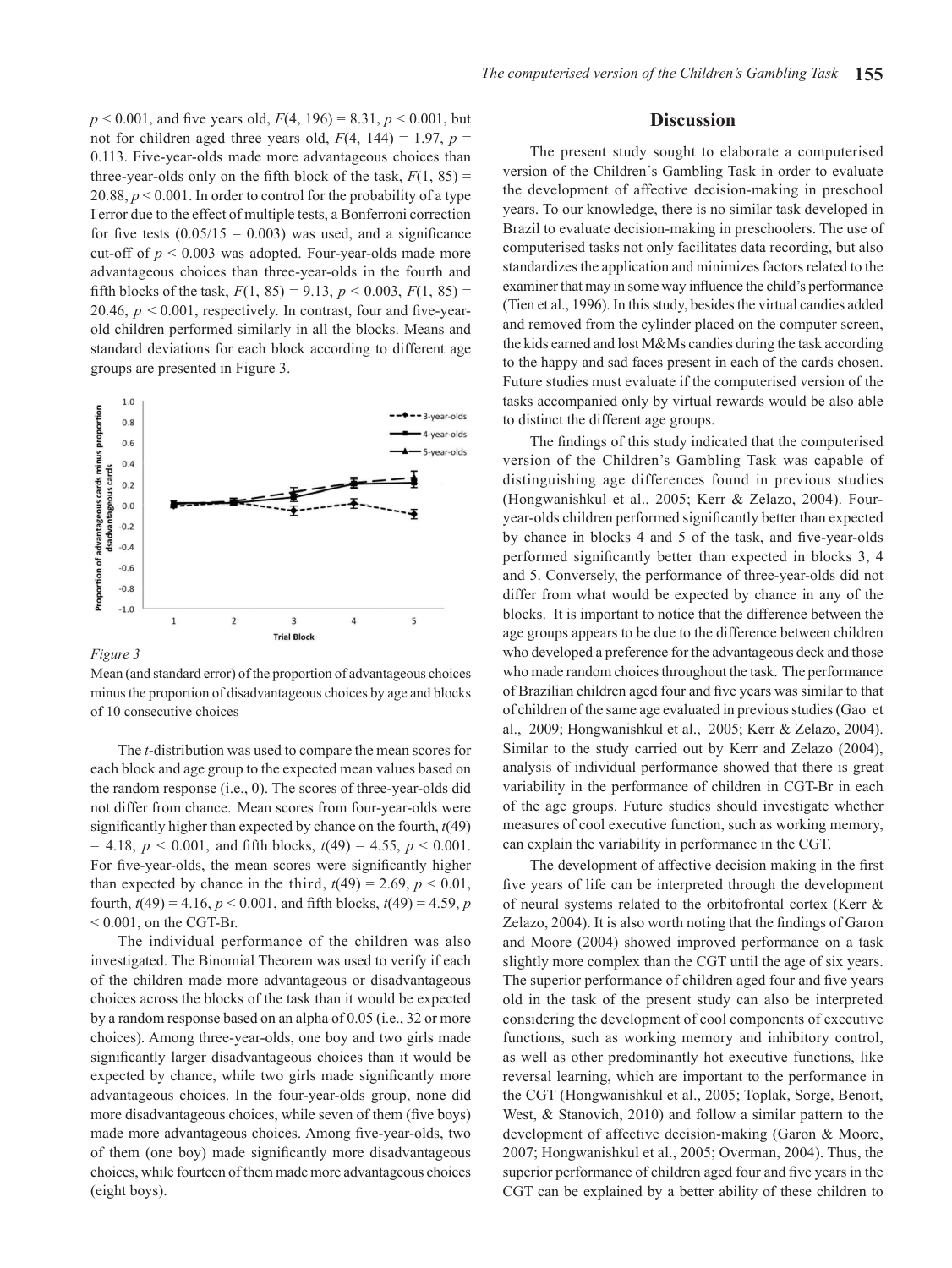inhibit and reverse the prior learning of the contingency of gains and losses, and to adjust their performance across the choices based on the previous results.

In the present study, significant differences between girls and boys in the affective decision-making task were not found. The findings of previous studies that indicate superior performance of boys over girls in gambling tasks can be confirmed in studies with rhesus monkeys (Bachevalier & Hagger, 1991; Clark & Goldman- Rakic, 1989) and small children (Overman, 2004) that showed that the obitofrontal cortex develops earlier in boys, presumably as a result of pre, perinatal and postnatal testosterone levels (Happaney, Zelazo, & Stuss, 2004. Few studies with adults that were evaluated with the IGT (e.g. Bolla, Eldreth, Matochik, & Cadet, 2004; Reavis & Overman, 2001) also showed a better performance of male participants over females in the task. However, there is evidence that women have a higher volume of orbitofrontal cortex, devoted to emotional modulation, relative to the volume of the amygdala, which would imply better performance on the task of affective decision-making (Gur, Gunning- Dixon, Bilker, & Gur, 2002). Finally, research on the influence of gender on performance on decision-making tasks in preschoolers should be addressed in future studies, since results from previous studies are fairly inconsistent.

The development of the executive functions in the first years of life seems to be crucial to the adaptation of the child in the different contexts where he or she is inserted, as well as it appears to be an important predictor of the development of future cognitive and socioaffective abilities. Although there are no longitudinal studies that specifically address the development of decision-making in preschool years and its future outcomes, there are several evidences that cool and hot executive functions are related to school performance (Willoughby, Blair, Wirth, & Greenberg, 2012), social skills (Denham, Warren- Khot, Bassett, & Wyatt, 2012) and emotional development (Sabol & Pianta, 2012). The development of predominantly hot executive function in the preschool years, such as self-regulation and delay of gratification, it is an important predictor of social and emotional abilities even in adolescence and adulthood (Casey et al., 2011; McCabe, Cranford, Morales, & Young, 2006). Moreover, the presence of executive disfunctions in preschool children with developmental disorders may be an important risk factor for greater cognitive and behavioral problems in the future (Johnson, 2012). Thus, early identification of deficits in executive functions can be very useful in structuring programs to train and habilitate such functions (Diamond & Lee, 2011). In this scenario, given the lack of predominantly hot executive function tasks developed for neuropsychological assessment of Brazilian children, it is particularly important to conduct studies like this that aim to adapt and develop tools to evaluate, since preschool years, the mainly affective and motivational components of executive functions.

# **References**

Bachevalier, J., & Hagger, C. (1991). Sex differences in the development of learning abilities in primates. *Psychoneuroendocrinology*, *16*, 177–88. Bechara, A., Damasio, A. R., Damasio, H., & Anderson, S. W. (1994). Insensitivity

to future consequences following damage to human prefrontal cortex. *Cognition, 50*, 7-15.

- Blair, R. J. R., Colledge, E., & Mitchell, D. G. V. (2001). Somatic markers and response reversal: Is there orbitofrontal cortex dysfunction in boys with psychopathic tendencies? *Journal of Abnormal Child Psychology*, *29*(6), 499-511.
- Bolla, K. I., Eldreth, D. A., Matochik, J. A., & Cadet, J. L. (2004). Sex-related differences in a gambling task and its neurological correlates. *Cerebral Cortex, 14*(11), 1226-32.
- Burgemeister, B. B., Blum, L. H., & Lorge, I. (1954). *Manual for Columbia Mental Maturity Scale*. Yonkers, N. Y.: World Book Co.
- Casey, B., Somerville, L., Gotlibb, I., Ayduck, O., Franklin, N., Askren, M., … Shoda Y. (2011). Behavioral and neural correlates of delay of gratification 40 years later. *PNAS*, *108*(36): 14998-15003.
- Clark, A. S., & Goldman-Rakic, P. S. (1989). Gonadal hormones influence the emergence of cortical function in nonhuman primates. *Behavioral Neuroscience*, *103*, 1287–1295.
- Crone, E. A., Bunge, S. A., Latenstein, H., & Van Der Molen, M. W. (2005). Characterization of Children's Decision-making: Sensitivity to punishment frequency, not task complexity. *Child Neuropsychology*, *11*, 245-263.
- Damasio, A. R. (1994). *Descartes' error: Emotion, reason, and the human brain*. New York: Putnam.
- Denham, D., Warren-Khot, K. Bassett, H. Wyatt, T., & Perna, A. (2012). Factor structure of self-regulation in preschoolers: Testing models of a field-based assessment for predicting early school readiness. *Journal of Experimental Child Psychology*, *111* (2012) 386–404.
- Diamond, A. & Lee, K. (2011) Interventions shown to aid executive function development in children 4–12 years old. *Science*, *333*(6045), 959–964.
- Fuster, J. (1997). *The prefrontal cortex: Anatomy, physiology, and neuropsychology of the executive lobe*. New York: Lippincott-Raven Press.
- Gao, S., Wei, Y., Bai, J., Lin, C., & Li, H. (2009). Young children' affective decision-making in a gambling task: Does difficulty in learning the gain/ loss schedule matter? *Cognitive Development*, *24*, 183-91.
- Garon, N., & Moore, C. (2004). Complex decision-making in early childhood. *Brain Cognition, 55*, 158–70.
- Garon, N., & Moore, C. (2007). Negative affectivity predicts individual differences in decision-making for preschoolers. *The Journal of Genetic Psychology, 167*, 443-62.
- Gur, R. C., Gunning-Dixon, F., Bilker, W. B., & Gur, R. E. (2002). Sex differences in temporo-limbic and frontal brain volumes of healthy adults. *Cerebral Cortex, 12*(9), 998-1003.
- Happaney, K., Zelazo, P. D., & Stuss, D. T. (2004). Development of orbitofrontal function: current themes and future directions. *Brain Cognition*, *55*(1), 1-10.
- Heilman, R. M., Miu, A. C., & Benga, O. (2009). Developmental and sexrelated differences in preschoolers' affective decision making. *Child Neuropsychology : a Journal on Normal and Abnormal Development in Childhood and Adolescence, 15(*1), 73-84.
- Hongwanishkul, D., Happaney, K. R., Lee, W. S. C., & Zelazo, P. D. (2005). Assessment of hot and cool executive function in young children: age-related changes and individual differences. *Developmental Neuropsychology, 28*, 617-644.
- Hooper, C. J., Luciana, M., Conklin, H. M., & Yarger, R. S. (2004). Adolescents' performance on the Iowa Gambling Task: Implications for the development of decision-making and ventromedial prefrontal cortex. *Developmental Psychology*. *40*, 1148–1158.
- Johnson, M. H. (2012). Executive function and developmental disorders: The flip side of the coin. *Trends in Cognitive Sciences*, *16*(9), 454-457.
- Kerr, A., & Zelazo, P. D. (2004). Development of "hot" executive function: The